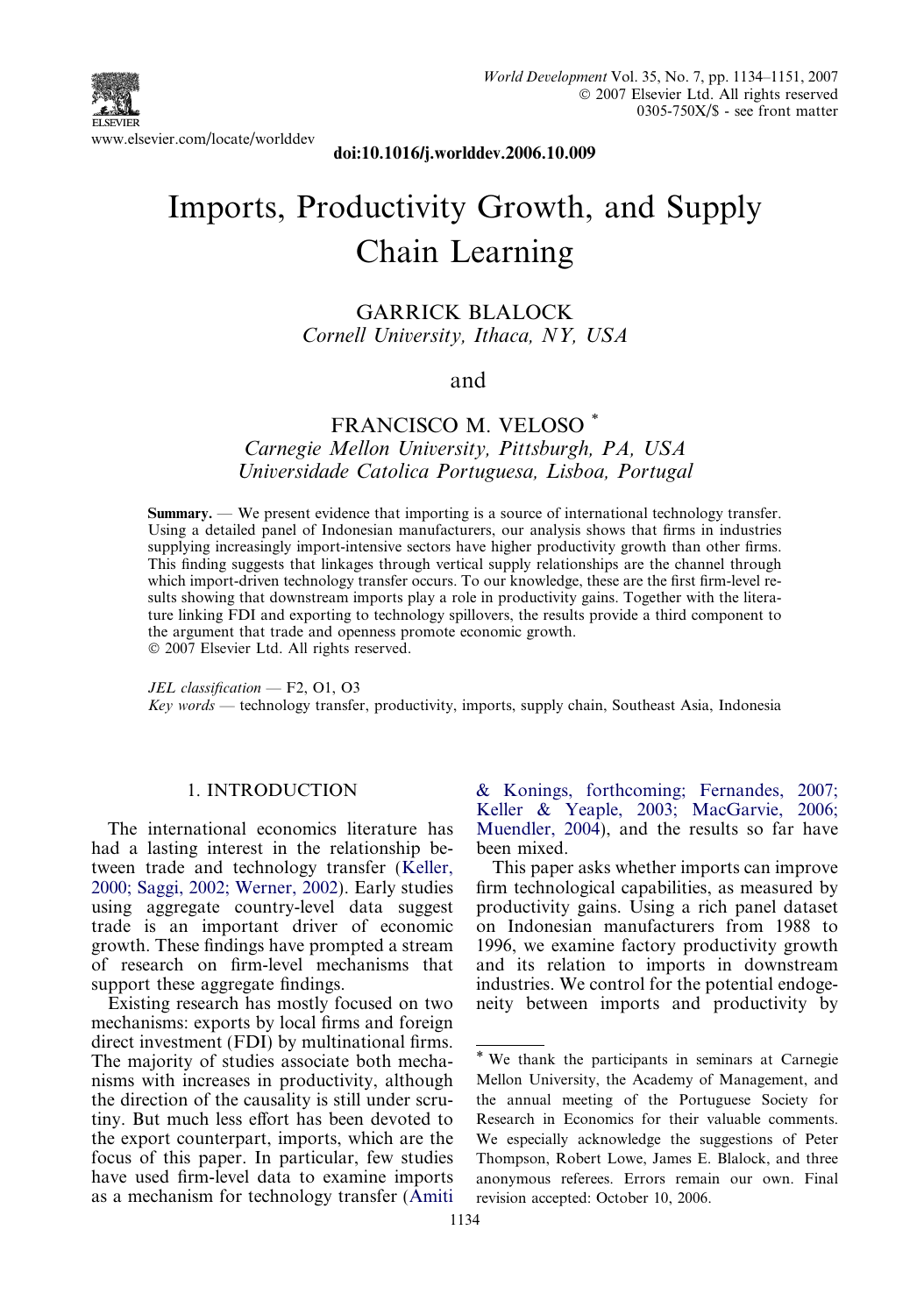conditioning on static industrial sector and firm-level attributes and by considering only import activity largely exogenous to the focal firm. We find strong evidence that firms selling to sectors that rely more on imports have greater productivity growth than other firms. This finding is consistent with the hypothesis that vertical supply relationships are an important mechanism through which import-driven technology transfer occurs. Identifying imports as a source of international technology transfer adds a critical third component, along with exports and FDI, to the argument that trade promotes economic growth.

The paper is organized as follows. The next section discusses the theoretical and empirical literature on the relationship between trade, technology, and productivity growth with particular attention to the role of imports and the importance of the supply chain structure. Section 3 provides some background on the liberalization of Indonesia's trade regime and Section 4 discusses the data. Section 5 highlights our econometric identification strategy, Section 6 presents the results, and Section 7 concludes.

#### 2. TRADE, TECHNOLOGY TRANSFER, AND FIRM PRODUCTIVITY

#### (a) Trade and technology transfer: what do we know?

Most north–south models of endogenous economic growth emphasize a product life cycle perspective of trade (see, e.g., [Grossman &](#page--1-0) [Helpman, 1995\)](#page--1-0). They posit that innovative products are created in the North and, due to lower relative wages, Southern firms can undercut Northern producers' prices if they can obtain the relevant technology. Firms in catch-up economies thus have incentives to acquire advanced technologies created elsewhere and the literature often cites cross-border knowledge flows as a channel for this acquisition (see [Keller, 2001; Saggi, 2002,](#page--1-0) for recent reviews of these issues). However, empirical evidence of international knowledge flows and their impact on technological capabilities in the less developed environment is limited.

The early and perhaps best known literature exploring international knowledge spillovers used country-level data to correlate economic growth with increased openness to trade. Despite many papers addressing this issue, no consensus exists. For example, [Sachs and Warner](#page--1-0)

[\(1995\)](#page--1-0) find empirical support for the view that open economies grow faster, while [Rodriguez](#page--1-0) [and Rodrik \(1999\)](#page--1-0) discuss the problems with existing empirical work and argue against a causal relationship between openness and growth. More targeted research has addressed the potential effect of international knowledge spillovers. Analyzing data for the OECD, [Eaton and Kortum \(1996\)](#page--1-0) attribute more than 50% of the growth in some countries to innovation in the United States, Germany, and Japan. Also using country-level data, [Coe and Help](#page--1-0)[man \(1995\) and Coe](#page--1-0) et al. (1997) likewise suggest that international technology spillovers are substantial and that trade plays an important role in these spillovers. [Connolly \(2003\)](#page--1-0) specifically identifies imports in high technology sectors as a major source of productivity and economic growth. In contrast, [Keller](#page--1-0) [\(1998\)](#page--1-0) performs a similar analysis to [Coe and](#page--1-0) [Helpman \(1995\) and Coe](#page--1-0) *et al.* (1997), but finds no statistical support to relate trade and technology diffusion. Recent studies that use industry-level data ([Feenstra, Markusen, & Zeile,](#page--1-0) [1992; Keller, 1997, 2000\)](#page--1-0) or that separate general trade from capital-goods trade ([Xu &](#page--1-0) [Wang, 1999\)](#page--1-0) again show imports to increase productivity growth. A limitation of these studies is that, by using country- or industry-level data, they have few observations and often cannot establish causality. In addition, it is difficult to isolate the channels that contribute to technology transfer and results differ with the particular definitions of the variables in the analysis.

The limitations of country- and industry-level data motivated efforts to use firm-level data to evaluate the role of trade in growth and international knowledge spillovers. An early example is [Irwin and Klenow \(1994\)](#page--1-0), which studied the semiconductor industry and found technological externalities to be as large internationally as they were in the firm's home economy. In this new firm-level research, two aspects of trade have caught most of the researchers' attention: exports and foreign direct investment (FDI). Several studies have investigated whether entering a foreign market through exporting is a mechanism through which firms learn (e.g., [Aw, Chung, & Roberts, 2000; Ber](#page--1-0)[nard & Jensen, 1999; Blalock & Gertler, 2004;](#page--1-0) [Clerides, Lach, & Tybout, 1998; Delgado, Far](#page--1-0)iñas, & Ruano, 2002; Roberts & Tybout, 1997; [Van Biesebroeck, 2003\)](#page--1-0). Results are mixed and vary with market characteristics and the initial conditions of the firms that decide to export.